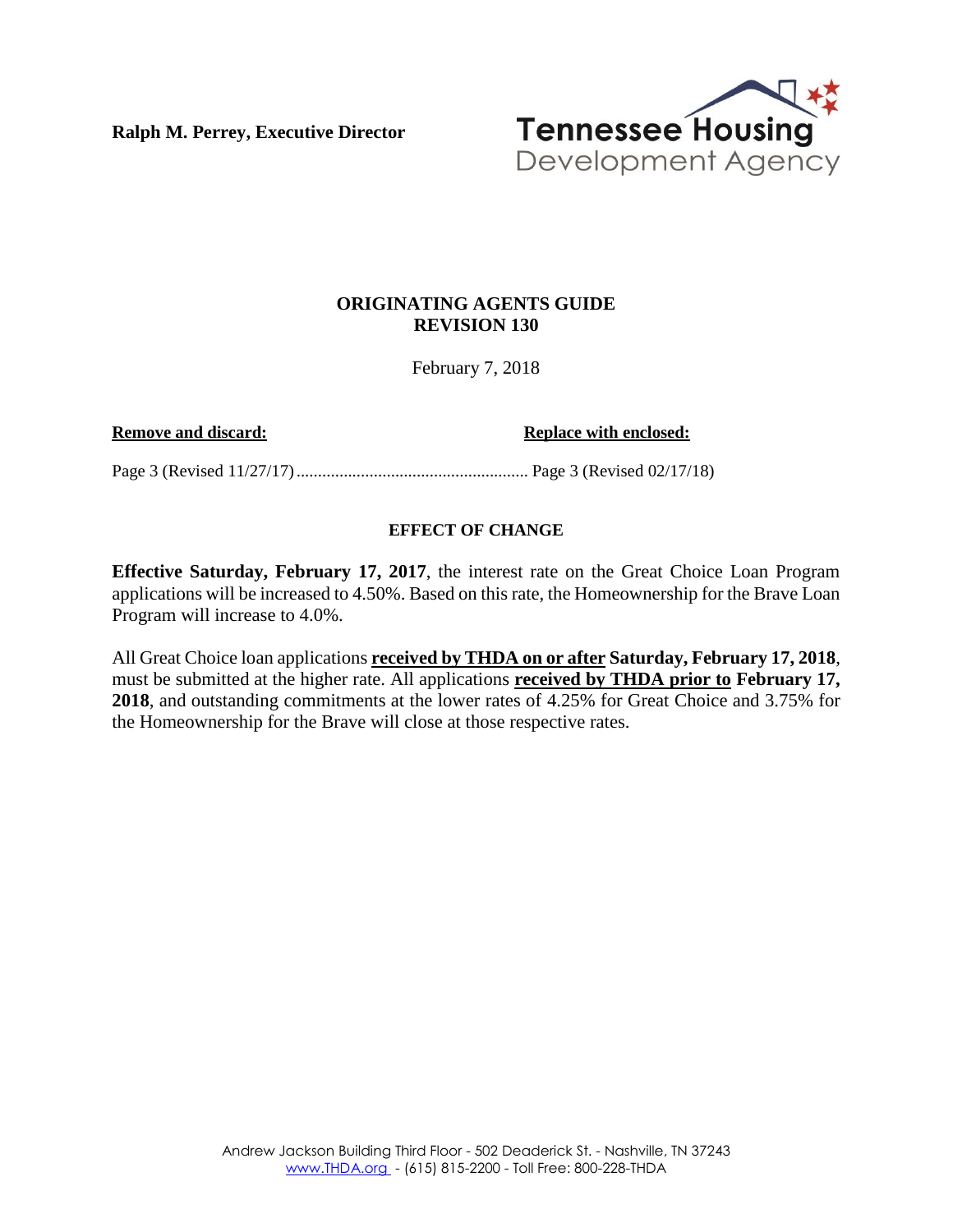

# **Originating Agents Guide**

## JANUARY 2014

Latest Revision: 02/17/18